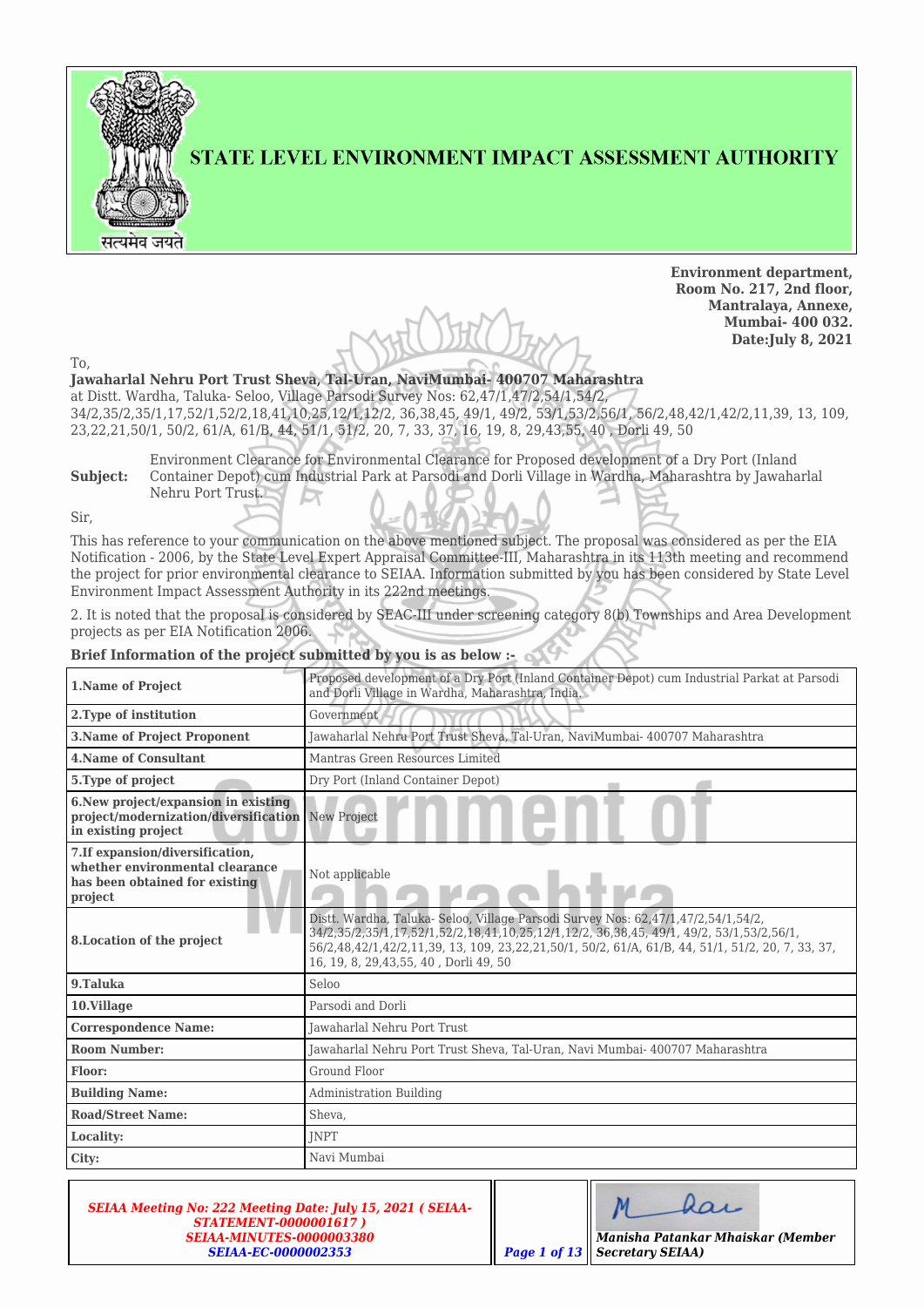| 11. Whether in Corporation /<br>Municipal / other area            | Not applicable                                             |  |  |  |  |  |
|-------------------------------------------------------------------|------------------------------------------------------------|--|--|--|--|--|
|                                                                   | In Process                                                 |  |  |  |  |  |
| 12.IOD/IOA/Concession/Plan<br><b>Approval Number</b>              | <b>IOD/IOA/Concession/Plan Approval Number:</b> In Process |  |  |  |  |  |
|                                                                   | <b>Approved Built-up Area:</b>                             |  |  |  |  |  |
| 13. Note on the initiated work (If<br>applicable)                 | Work not initiated. Not applicable.                        |  |  |  |  |  |
| 14.LOI / NOC / IOD from MHADA/<br>Other approvals (If applicable) | In Process                                                 |  |  |  |  |  |
| 15. Total Plot Area (sq. m.)                                      | 1400000                                                    |  |  |  |  |  |
| <b>16.Deductions</b>                                              | $\theta$                                                   |  |  |  |  |  |
| 17. Net Plot area                                                 | 14,00,000                                                  |  |  |  |  |  |
|                                                                   | FSI area (sq. m.): 57910                                   |  |  |  |  |  |
| 18 (a). Proposed Built-up Area (FSI &<br>Non-FSI)                 | Non FSI area (sq. m.):                                     |  |  |  |  |  |
|                                                                   | Total BUA area (sq. m.): 57910                             |  |  |  |  |  |
|                                                                   | Approved FSI area (sq. m.): 57910                          |  |  |  |  |  |
| 18 (b). Approved Built up area as per<br><b>DCR</b>               | Approved Non FSI area (sq. m.):                            |  |  |  |  |  |
|                                                                   | Date of Approval: 15-01-2018                               |  |  |  |  |  |
| 19. Total ground coverage (m2)                                    | 56000                                                      |  |  |  |  |  |
| 20. Ground-coverage Percentage (%)                                |                                                            |  |  |  |  |  |
| (Note: Percentage of plot not open<br>to sky)                     |                                                            |  |  |  |  |  |
| 21. Estimated cost of the project                                 | 4770000000                                                 |  |  |  |  |  |
|                                                                   |                                                            |  |  |  |  |  |

त्यमूद्र<br>स्य मूद्र

*SEIAA Meeting No: 222 Meeting Date: July 15, 2021 ( SEIAA-STATEMENT-0000001617 ) SEIAA-MINUTES-0000003380 SEIAA-EC-0000002353 Page 2 of 13*

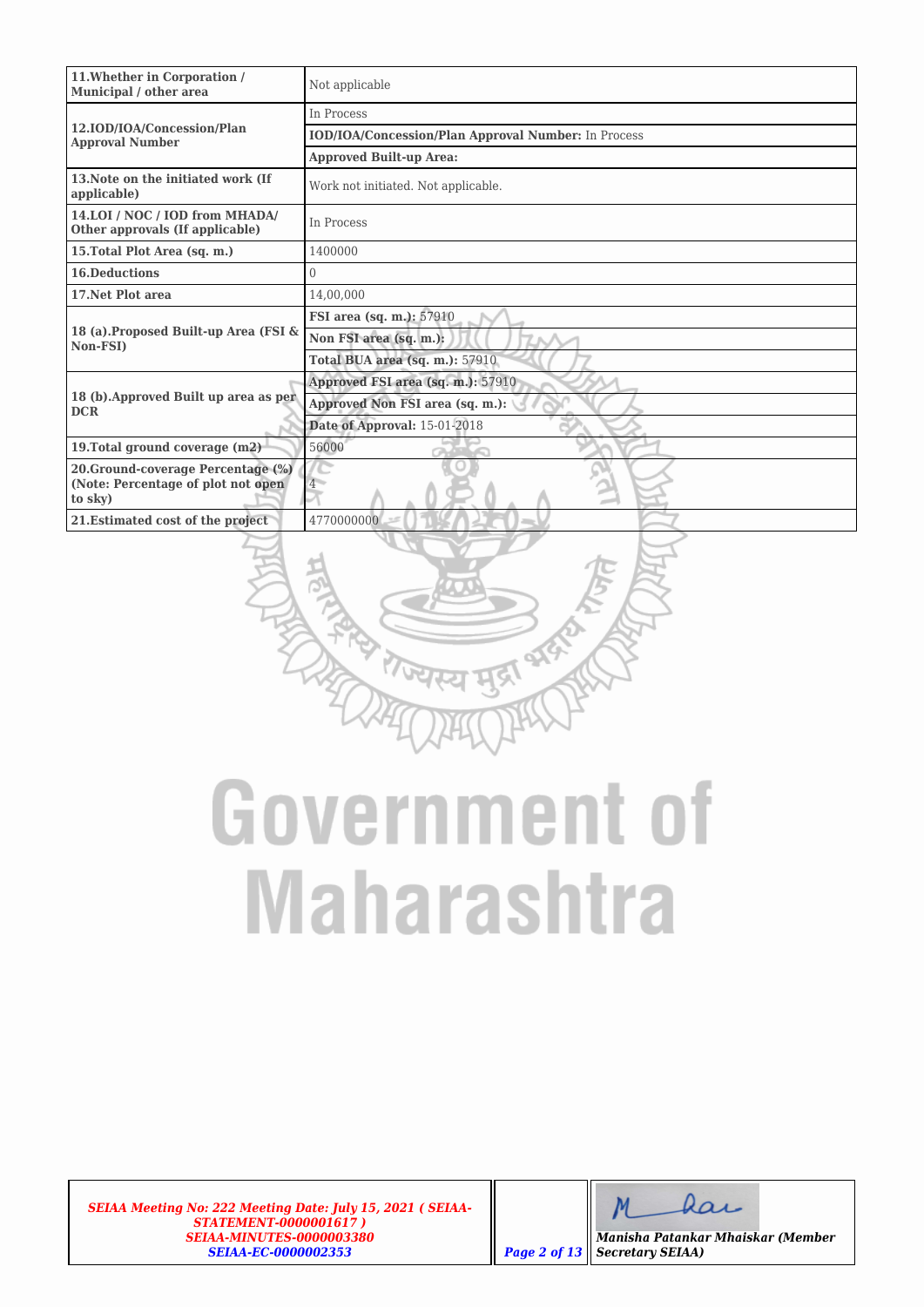| <b>22. Production Details</b>               |  |                                                              |                                  |                        |                                    |                |  |  |  |
|---------------------------------------------|--|--------------------------------------------------------------|----------------------------------|------------------------|------------------------------------|----------------|--|--|--|
| <b>Serial</b><br><b>Number</b>              |  | <b>Product</b>                                               |                                  | <b>Existing (MT/M)</b> | Proposed (MT/M)                    | Total (MT/M)   |  |  |  |
| $\mathbf{1}$                                |  | Not applicable                                               |                                  | Not applicable         | Not applicable                     | Not applicable |  |  |  |
|                                             |  |                                                              |                                  |                        | <b>23. Total Water Requirement</b> |                |  |  |  |
|                                             |  | <b>Source of water</b>                                       |                                  |                        | Maharashtra Jeevan Pradhikaran     |                |  |  |  |
|                                             |  | Fresh water (CMD):                                           |                                  | 22                     |                                    |                |  |  |  |
|                                             |  | <b>Recycled water -</b><br>Flushing (CMD):                   |                                  | 27                     |                                    |                |  |  |  |
|                                             |  | <b>Recycled water -</b><br><b>Gardening (CMD):</b>           |                                  | 18                     |                                    |                |  |  |  |
|                                             |  | <b>Swimming pool</b><br>make up (Cum):                       |                                  | $\overline{0}$         |                                    |                |  |  |  |
| Dry season:                                 |  | <b>Total Water</b><br><b>Requirement (CMD)</b>               |                                  | 49                     |                                    |                |  |  |  |
|                                             |  | Fire fighting -<br><b>Underground water</b><br>$tank(CMD)$ : |                                  | $\boldsymbol{0}$       |                                    |                |  |  |  |
|                                             |  | Fire fighting -<br><b>Overhead water</b><br>tank(CMD):       |                                  | 10 CUM per Bldg        |                                    |                |  |  |  |
|                                             |  | <b>Excess treated water</b>                                  |                                  | $\sqrt{0}$             |                                    |                |  |  |  |
|                                             |  | <b>Source of water</b>                                       |                                  |                        | Maharashtra Jeevan Pradhikaran     |                |  |  |  |
|                                             |  | Fresh water (CMD):                                           |                                  | 22                     |                                    |                |  |  |  |
|                                             |  | <b>Recycled water -</b><br>Flushing (CMD):                   |                                  | 27                     |                                    |                |  |  |  |
|                                             |  | <b>Recycled water-</b><br><b>Gardening (CMD):</b>            |                                  | $\boldsymbol{0}$       |                                    |                |  |  |  |
|                                             |  | <b>Swimming pool</b><br>make up (Cum):                       |                                  | $\Omega$               |                                    |                |  |  |  |
| Wet season:                                 |  | <b>Total Water</b><br><b>Requirement (CMD)</b>               |                                  | 49                     |                                    |                |  |  |  |
|                                             |  | Fire fighting -<br><b>Underground water</b><br>tank(CMD):    |                                  | $\Omega$               |                                    |                |  |  |  |
|                                             |  | Fire fighting -<br><b>Overhead water</b><br>tank(CMD):       |                                  | 10 CUM per Bldg        |                                    |                |  |  |  |
|                                             |  |                                                              | <b>Excess treated water   18</b> |                        |                                    |                |  |  |  |
| <b>Details of Swimming</b><br>pool (If any) |  | Not Applicable                                               |                                  |                        |                                    |                |  |  |  |

dar  $M$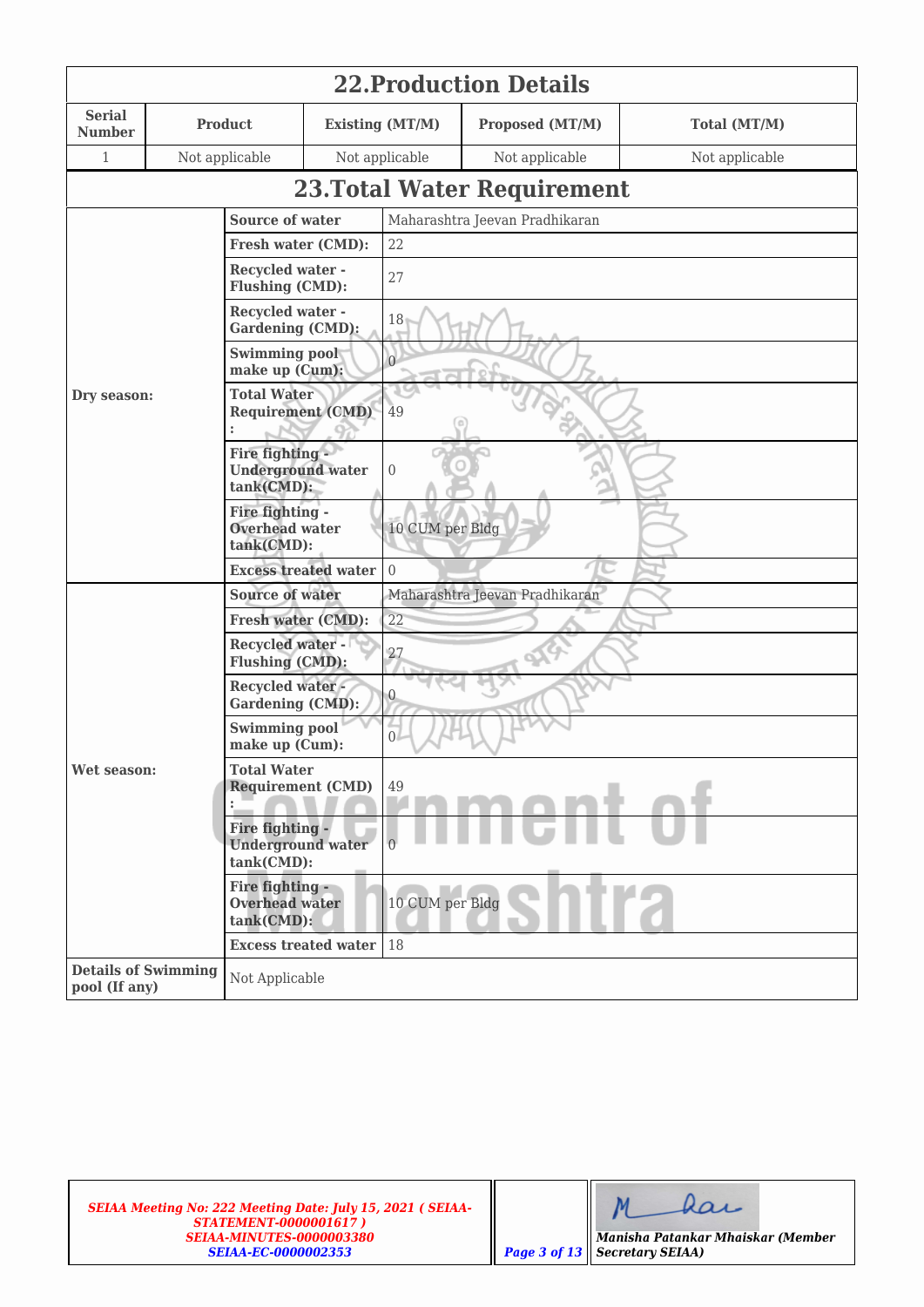|                                     | <b>24. Details of Total water consumed</b> |                                                 |                                                              |              |                                                                                              |                 |                  |                       |                 |                |  |  |  |
|-------------------------------------|--------------------------------------------|-------------------------------------------------|--------------------------------------------------------------|--------------|----------------------------------------------------------------------------------------------|-----------------|------------------|-----------------------|-----------------|----------------|--|--|--|
| <b>Particula</b><br><b>rs</b>       | <b>Consumption (CMD)</b>                   |                                                 |                                                              | Loss (CMD)   |                                                                                              |                 |                  | <b>Effluent (CMD)</b> |                 |                |  |  |  |
| Water<br><b>Require</b><br>ment     | <b>Existing</b><br><b>Proposed</b>         |                                                 |                                                              | <b>Total</b> | <b>Existing</b>                                                                              | <b>Proposed</b> | <b>Total</b>     | <b>Existing</b>       | <b>Proposed</b> | <b>Total</b>   |  |  |  |
| Fresh<br>water<br>requireme<br>nt   | Not applicable                             |                                                 | 22                                                           | 22           | Not applicable                                                                               | 5               | 13               | Not applicable        | 49              | 49             |  |  |  |
| Domestic                            | Not applicable                             |                                                 | 27                                                           | 27           | Not applicable                                                                               | $\overline{0}$  | $\boldsymbol{0}$ | Not applicable        | 27              | 27             |  |  |  |
| Gardening                           | Not applicable                             |                                                 | 18                                                           | 18           | Not applicable                                                                               | 18              | 18               | Not applicable        | $\overline{0}$  | $\overline{0}$ |  |  |  |
|                                     |                                            |                                                 |                                                              |              |                                                                                              |                 |                  |                       |                 |                |  |  |  |
|                                     |                                            |                                                 | <b>Level of the Ground</b><br>water table:                   |              | 140 to 200 mts. b.g.l.                                                                       |                 |                  |                       |                 |                |  |  |  |
|                                     |                                            |                                                 | <b>Size and no of RWH</b><br>tank(s) and<br><b>Quantity:</b> |              | Not applicable                                                                               |                 |                  |                       |                 |                |  |  |  |
|                                     |                                            | $tank(s)$ :                                     | <b>Location of the RWH</b>                                   |              | Not applicable                                                                               |                 |                  |                       |                 |                |  |  |  |
| 25. Rain Water<br><b>Harvesting</b> |                                            | <b>Quantity of recharge</b><br>pits:            |                                                              |              | 10                                                                                           |                 |                  |                       |                 |                |  |  |  |
| (RWH)                               |                                            | Size of recharge pits                           |                                                              |              | 3.0 x 3.0 x 2.25 m                                                                           |                 |                  |                       |                 |                |  |  |  |
|                                     |                                            | <b>Budgetary allocation</b><br>(Capital cost) : |                                                              |              | 7.5 Lakhs                                                                                    |                 |                  |                       |                 |                |  |  |  |
|                                     |                                            | <b>Budgetary allocation</b><br>$(0 \& M cost):$ |                                                              |              | 2.0 lakhs                                                                                    |                 |                  |                       |                 |                |  |  |  |
|                                     |                                            | if any :                                        | <b>Details of UGT tanks</b>                                  |              | Nil                                                                                          |                 |                  |                       |                 |                |  |  |  |
|                                     |                                            |                                                 |                                                              |              |                                                                                              |                 |                  |                       |                 |                |  |  |  |
|                                     |                                            |                                                 | <b>Natural water</b><br>drainage pattern:                    |              | Overflow/surplus water from the recharge pit will be discharged into<br>storm water drainage |                 |                  |                       |                 |                |  |  |  |
| 26.Storm water<br>drainage          |                                            | <b>Quantity of storm</b><br>water:              |                                                              |              | 895 m3/min for total plot area                                                               |                 |                  |                       |                 |                |  |  |  |
|                                     |                                            |                                                 | <b>Size of SWD:</b>                                          |              | 1.50 x 1.50 to 2.0m depth                                                                    |                 |                  |                       |                 |                |  |  |  |
|                                     |                                            |                                                 |                                                              |              |                                                                                              |                 |                  |                       |                 |                |  |  |  |
| <b>Sewage generation</b><br>in KLD: |                                            |                                                 | 45                                                           |              |                                                                                              |                 |                  |                       |                 |                |  |  |  |
|                                     |                                            |                                                 | <b>STP</b> technology:                                       |              | <b>MBBR</b>                                                                                  |                 |                  |                       |                 |                |  |  |  |
| 27. Sewage and                      |                                            | $(CMD)$ :                                       | <b>Capacity of STP</b>                                       |              | <b>165 KLD</b>                                                                               |                 |                  |                       |                 |                |  |  |  |
| <b>Waste water</b>                  |                                            | the STP:                                        | <b>Location &amp; area of</b>                                |              | Near Liquid 3/4 facility                                                                     |                 |                  |                       |                 |                |  |  |  |
|                                     |                                            |                                                 | <b>Budgetary allocation</b><br>(Capital cost):               |              | 481.50 Lac                                                                                   |                 |                  |                       |                 |                |  |  |  |
|                                     |                                            |                                                 | <b>Budgetary allocation</b><br>$(0 \& M cost):$              |              | 50.0 Lac /Year                                                                               |                 |                  |                       |                 |                |  |  |  |

dar  $M$ *Manisha Patankar Mhaiskar (Member*

*Secretary SEIAA)*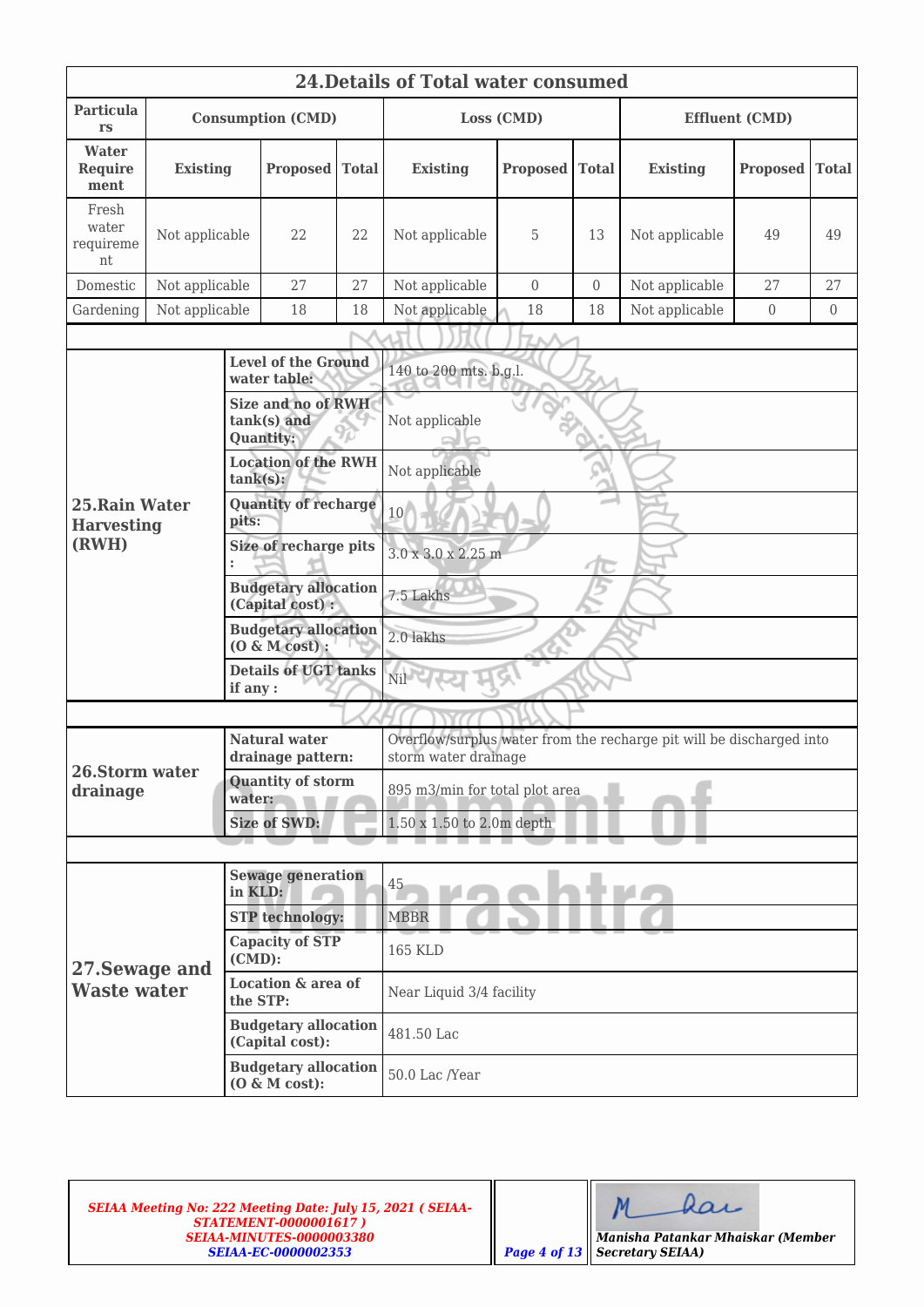|                                                    | <b>28. Solid waste Management</b>                     |                                                                                                                                                        |  |  |  |  |
|----------------------------------------------------|-------------------------------------------------------|--------------------------------------------------------------------------------------------------------------------------------------------------------|--|--|--|--|
| <b>Waste generation in</b>                         | <b>Waste generation:</b>                              | The Construction waste generated during construction stage                                                                                             |  |  |  |  |
| the Pre Construction<br>and Construction<br>phase: | Disposal of the<br>construction waste<br>debris:      | The Construction waste generated during construction shall be<br>segregated, reused on site and surplus shall be led to scrap dealers for<br>recycling |  |  |  |  |
|                                                    | Dry waste:                                            | Non-biodegradable - 305 Kg / day                                                                                                                       |  |  |  |  |
|                                                    | Wet waste:                                            | Biodegradable - 131 Kg / day                                                                                                                           |  |  |  |  |
| <b>Waste generation</b>                            | <b>Hazardous waste:</b>                               | Not Applicable                                                                                                                                         |  |  |  |  |
| in the operation<br><b>Phase:</b>                  | <b>Biomedical waste (If</b><br>applicable):           | Not Applicable                                                                                                                                         |  |  |  |  |
|                                                    | <b>STP Sludge (Dry</b><br>sludge):                    | STP Sludge - 52 kg/day                                                                                                                                 |  |  |  |  |
|                                                    | Others if any:                                        | Nil                                                                                                                                                    |  |  |  |  |
|                                                    | Dry waste:                                            | Will be handed over to Authorized Recycler                                                                                                             |  |  |  |  |
|                                                    | Wet waste:                                            | Wet waste will be treated in OWC & manure will be used for<br>landscaping & gardening.                                                                 |  |  |  |  |
| <b>Mode of Disposal</b>                            | <b>Hazardous waste:</b>                               | Not Applicable                                                                                                                                         |  |  |  |  |
| of waste:                                          | <b>Biomedical waste (If</b><br>applicable):           | Not Applicable                                                                                                                                         |  |  |  |  |
|                                                    | <b>STP Sludge (Dry</b><br>sludge):                    | Used as manure for landscape development                                                                                                               |  |  |  |  |
|                                                    | Others if any:                                        | Not Applicable                                                                                                                                         |  |  |  |  |
|                                                    | Location(s):                                          | Near STP                                                                                                                                               |  |  |  |  |
| <b>Area</b><br>requirement:                        | Area for the storage<br>of waste & other<br>material: | 60 sq.m.                                                                                                                                               |  |  |  |  |
|                                                    | Area for machinery:                                   | 15 sq.m.                                                                                                                                               |  |  |  |  |
| <b>Budgetary allocation</b><br>(Capital cost and   | Capital cost:                                         | 15.0 Lakh                                                                                                                                              |  |  |  |  |
| O&M cost):                                         | $0 \& M \text{ cost:}$                                | $3.0$ Lakh                                                                                                                                             |  |  |  |  |

*SEIAA Meeting No: 222 Meeting Date: July 15, 2021 ( SEIAA-STATEMENT-0000001617 ) SEIAA-MINUTES-0000003380 SEIAA-EC-0000002353 Page 5 of 13*

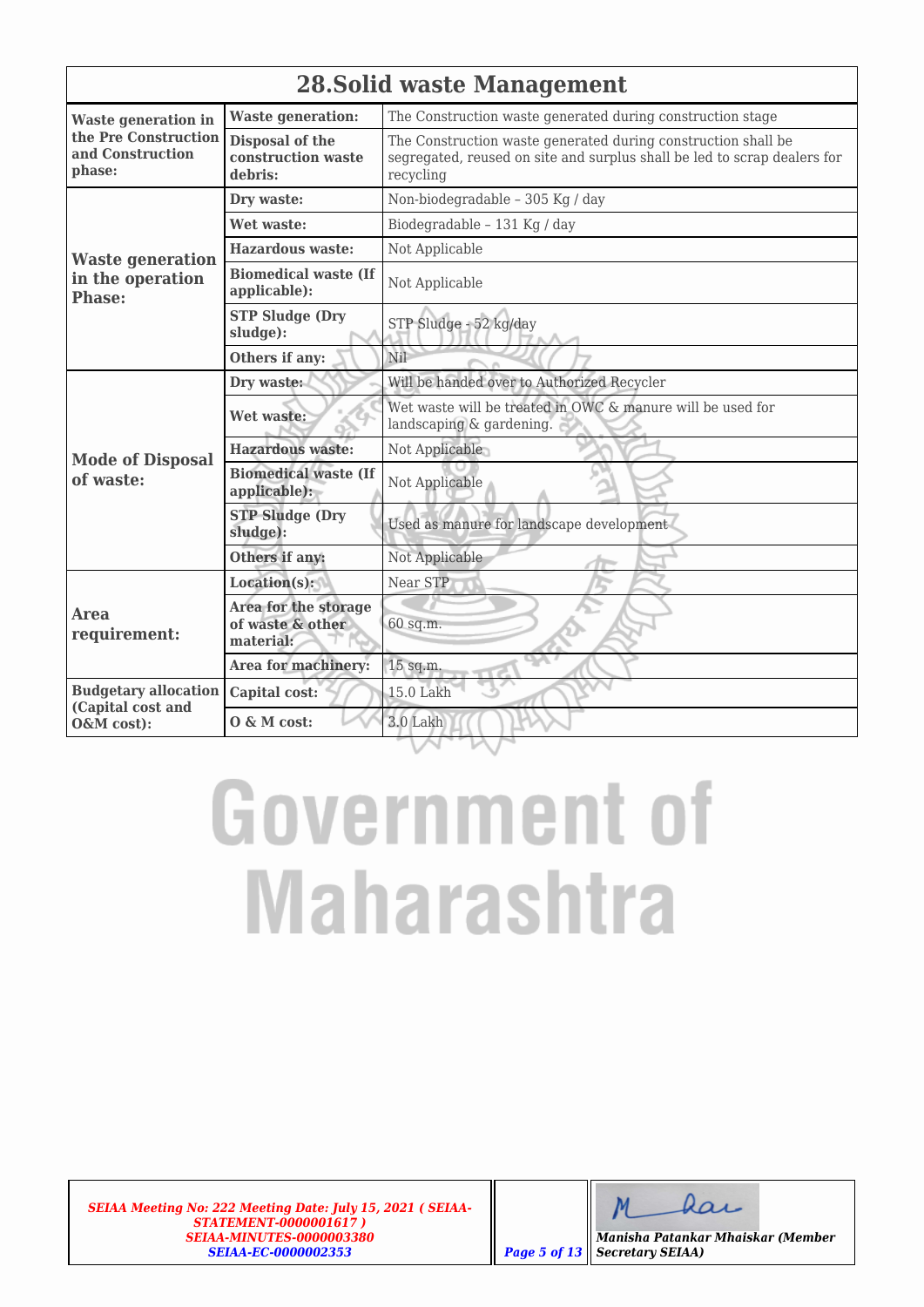| <b>29. Effluent Charecterestics</b>      |                                   |                     |                                                                                                                                                      |                |                |  |  |  |  |
|------------------------------------------|-----------------------------------|---------------------|------------------------------------------------------------------------------------------------------------------------------------------------------|----------------|----------------|--|--|--|--|
| <b>Serial</b><br><b>Number</b>           | <b>Parameters</b>                 | <b>Unit</b>         | <b>Inlet Effluent</b><br><b>Outlet Effluent</b><br><b>Effluent discharge</b><br>standards (MPCB)<br><b>Charecterestics</b><br><b>Charecterestics</b> |                |                |  |  |  |  |
|                                          | Not applicable                    | Not<br>applicable   | Not applicable                                                                                                                                       | Not applicable | Not applicable |  |  |  |  |
| $(CMD)$ :                                | Amount of effluent generation     | Not applicable      |                                                                                                                                                      |                |                |  |  |  |  |
| Capacity of the ETP:                     |                                   | Not applicable      |                                                                                                                                                      |                |                |  |  |  |  |
| Amount of treated effluent.<br>recycled: |                                   | Not applicable      |                                                                                                                                                      |                |                |  |  |  |  |
|                                          | Amount of water send to the CETP: | Not applicable      |                                                                                                                                                      |                |                |  |  |  |  |
|                                          | Membership of CETP (if require):  | Not applicable      |                                                                                                                                                      |                |                |  |  |  |  |
|                                          | Note on ETP technology to be used | Not applicable      |                                                                                                                                                      |                |                |  |  |  |  |
|                                          | Disposal of the ETP sludge        | Not applicable<br>d |                                                                                                                                                      |                |                |  |  |  |  |



*SEIAA Meeting No: 222 Meeting Date: July 15, 2021 ( SEIAA-STATEMENT-0000001617 ) SEIAA-MINUTES-0000003380 SEIAA-EC-0000002353 Page 6 of 13*

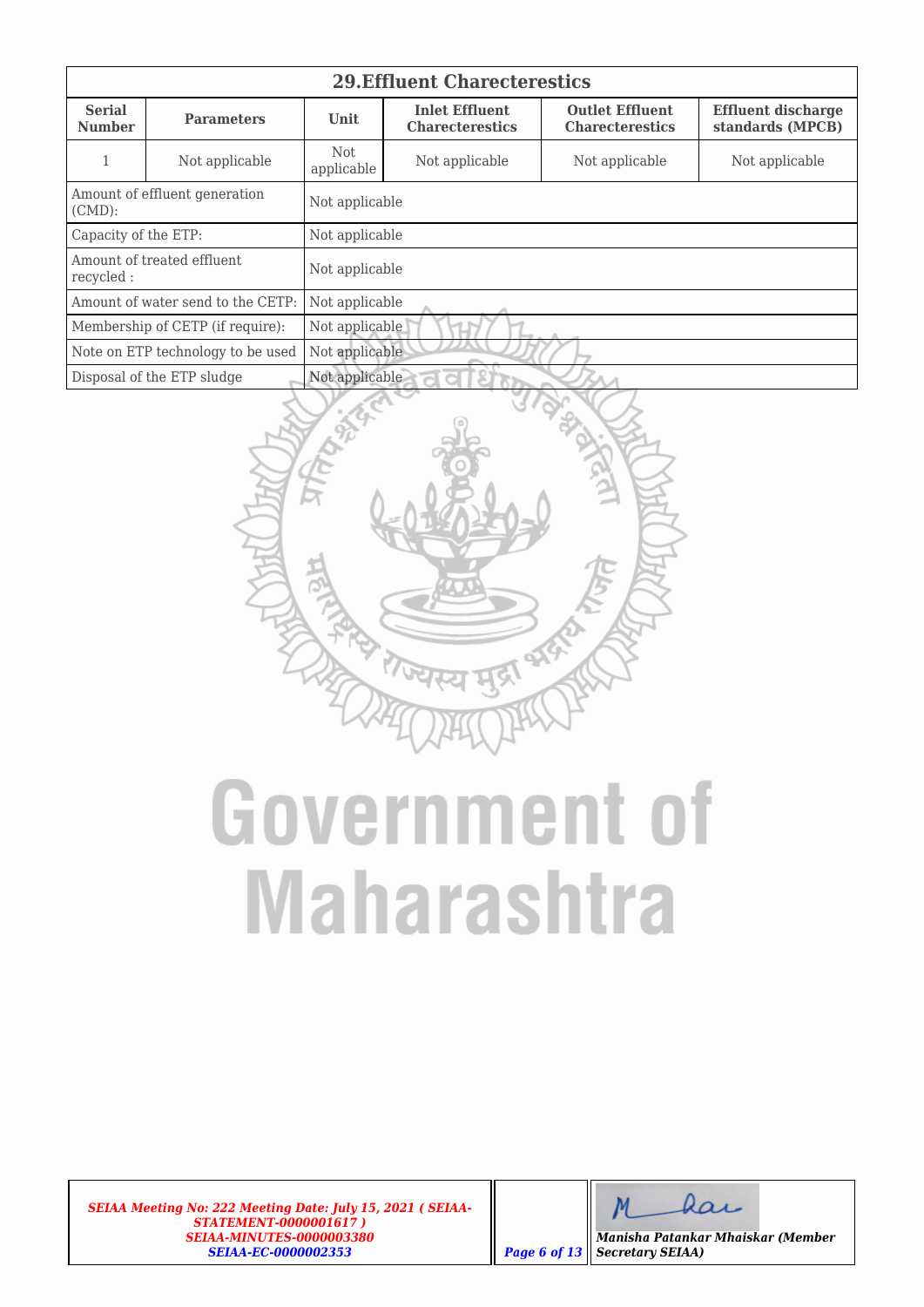| <b>30. Hazardous Waste Details</b>                                                                                                                                                                                                                                                                                                                                                                   |                                    |                                                                               |                   |                                                       |                               |                                           |                                    |                                         |  |
|------------------------------------------------------------------------------------------------------------------------------------------------------------------------------------------------------------------------------------------------------------------------------------------------------------------------------------------------------------------------------------------------------|------------------------------------|-------------------------------------------------------------------------------|-------------------|-------------------------------------------------------|-------------------------------|-------------------------------------------|------------------------------------|-----------------------------------------|--|
| <b>Serial</b><br><b>Number</b>                                                                                                                                                                                                                                                                                                                                                                       |                                    | <b>Description</b>                                                            | Cat               | <b>UOM</b>                                            | <b>Existing</b>               | <b>Proposed</b>                           | <b>Total</b>                       | <b>Method of Disposal</b>               |  |
| 1                                                                                                                                                                                                                                                                                                                                                                                                    |                                    | Not applicable                                                                | Not<br>applicable | <b>Not</b><br>applicable                              | Not<br>applicable             | Not<br>applicable                         | Not<br>applicable                  | Not applicable                          |  |
|                                                                                                                                                                                                                                                                                                                                                                                                      | <b>31. Stacks emission Details</b> |                                                                               |                   |                                                       |                               |                                           |                                    |                                         |  |
| <b>Serial</b><br><b>Number</b>                                                                                                                                                                                                                                                                                                                                                                       |                                    | <b>Section &amp; units</b>                                                    |                   | <b>Fuel Used with</b><br><b>Stack No.</b><br>Quantity |                               | Height<br>from<br>ground<br>level (m)     | <b>Internal</b><br>diameter<br>(m) | <b>Temp. of Exhaust</b><br><b>Gases</b> |  |
| $\mathbf{1}$                                                                                                                                                                                                                                                                                                                                                                                         |                                    | 5No. X 63 kVA                                                                 |                   | 16 Liter/hr                                           | 1                             | 1.6                                       | 0.0762                             | 490 °C                                  |  |
| $\overline{2}$                                                                                                                                                                                                                                                                                                                                                                                       |                                    | 5No. X 120 kVA                                                                |                   | 30 Liter/hr                                           | 1                             | 2.2                                       | 0.1016                             | 553 °C                                  |  |
|                                                                                                                                                                                                                                                                                                                                                                                                      |                                    |                                                                               |                   | 32. Details of Fuel to be used                        |                               |                                           |                                    |                                         |  |
| <b>Serial</b><br><b>Number</b>                                                                                                                                                                                                                                                                                                                                                                       |                                    | <b>Type of Fuel</b>                                                           |                   | <b>Existing</b>                                       |                               | <b>Proposed</b>                           |                                    | <b>Total</b>                            |  |
| 1                                                                                                                                                                                                                                                                                                                                                                                                    |                                    | HSD for DG Set backup                                                         |                   | Not applicable                                        |                               | 920 Liter/month                           |                                    | 920 Liter/month                         |  |
| 33. Source of Fuel                                                                                                                                                                                                                                                                                                                                                                                   |                                    |                                                                               |                   | Authorized vendor                                     |                               |                                           |                                    |                                         |  |
|                                                                                                                                                                                                                                                                                                                                                                                                      |                                    | 34. Mode of Transportation of fuel to site                                    |                   | Not applicable                                        |                               | P.A                                       |                                    |                                         |  |
|                                                                                                                                                                                                                                                                                                                                                                                                      |                                    |                                                                               |                   |                                                       |                               |                                           |                                    |                                         |  |
|                                                                                                                                                                                                                                                                                                                                                                                                      |                                    |                                                                               |                   |                                                       | 35.Energy                     |                                           |                                    |                                         |  |
|                                                                                                                                                                                                                                                                                                                                                                                                      |                                    | <b>Source of power</b><br>supply:                                             |                   | MSEDCL Sindhi                                         |                               |                                           |                                    |                                         |  |
|                                                                                                                                                                                                                                                                                                                                                                                                      |                                    | <b>During Construction</b><br><b>Phase: (Demand</b><br>Load)                  |                   | 3000 kVA                                              |                               |                                           |                                    |                                         |  |
|                                                                                                                                                                                                                                                                                                                                                                                                      |                                    | <b>DG</b> set as Power<br>back-up during<br>construction phase                |                   | 3 No X 63 kVA & 3 No X 120 kVA                        |                               |                                           |                                    |                                         |  |
|                                                                                                                                                                                                                                                                                                                                                                                                      |                                    | <b>During Operation</b><br>phase (Connected<br>load):                         |                   | 50000 KW                                              |                               |                                           |                                    |                                         |  |
| Power<br>requirement:                                                                                                                                                                                                                                                                                                                                                                                |                                    | <b>During Operation</b><br>phase (Demand<br>load):                            |                   | 32396 kVA                                             |                               |                                           |                                    |                                         |  |
|                                                                                                                                                                                                                                                                                                                                                                                                      |                                    | <b>Transformer:</b>                                                           |                   | Not applicable                                        |                               |                                           |                                    |                                         |  |
|                                                                                                                                                                                                                                                                                                                                                                                                      |                                    | <b>DG</b> set as Power<br>back-up during<br>operation phase:                  |                   |                                                       | 5 No X 63 kVA &5 No X 120 kVA |                                           |                                    |                                         |  |
|                                                                                                                                                                                                                                                                                                                                                                                                      |                                    | <b>Fuel used:</b>                                                             |                   | 920 Liter/month                                       |                               |                                           |                                    |                                         |  |
|                                                                                                                                                                                                                                                                                                                                                                                                      |                                    | <b>Details of high</b><br>tension line passing<br>through the plot if<br>any: |                   | N <sub>0</sub>                                        |                               |                                           |                                    |                                         |  |
|                                                                                                                                                                                                                                                                                                                                                                                                      |                                    |                                                                               |                   |                                                       |                               | Energy saving by non-conventional method: |                                    |                                         |  |
| • Generally we have proposed high efficiency transformer, motors etc. to reduce losses in comparison with conventional<br>type.<br>• Electronic ballasts and Energy efficient lamp source either triposphere or CFL or LED are proposed for common area &<br>general lighting with automatic time based control to save power by switching ON & OFF the lights at appropriate<br>illumination level. |                                    |                                                                               |                   |                                                       |                               |                                           |                                    |                                         |  |

• Solar PV Panels

| $\vert$ Page 7 of 13 |
|----------------------|
|                      |

| Maar |  |
|------|--|
|------|--|

*Secretary SEIAA)*

*Manisha Patankar Mhaiskar (Member*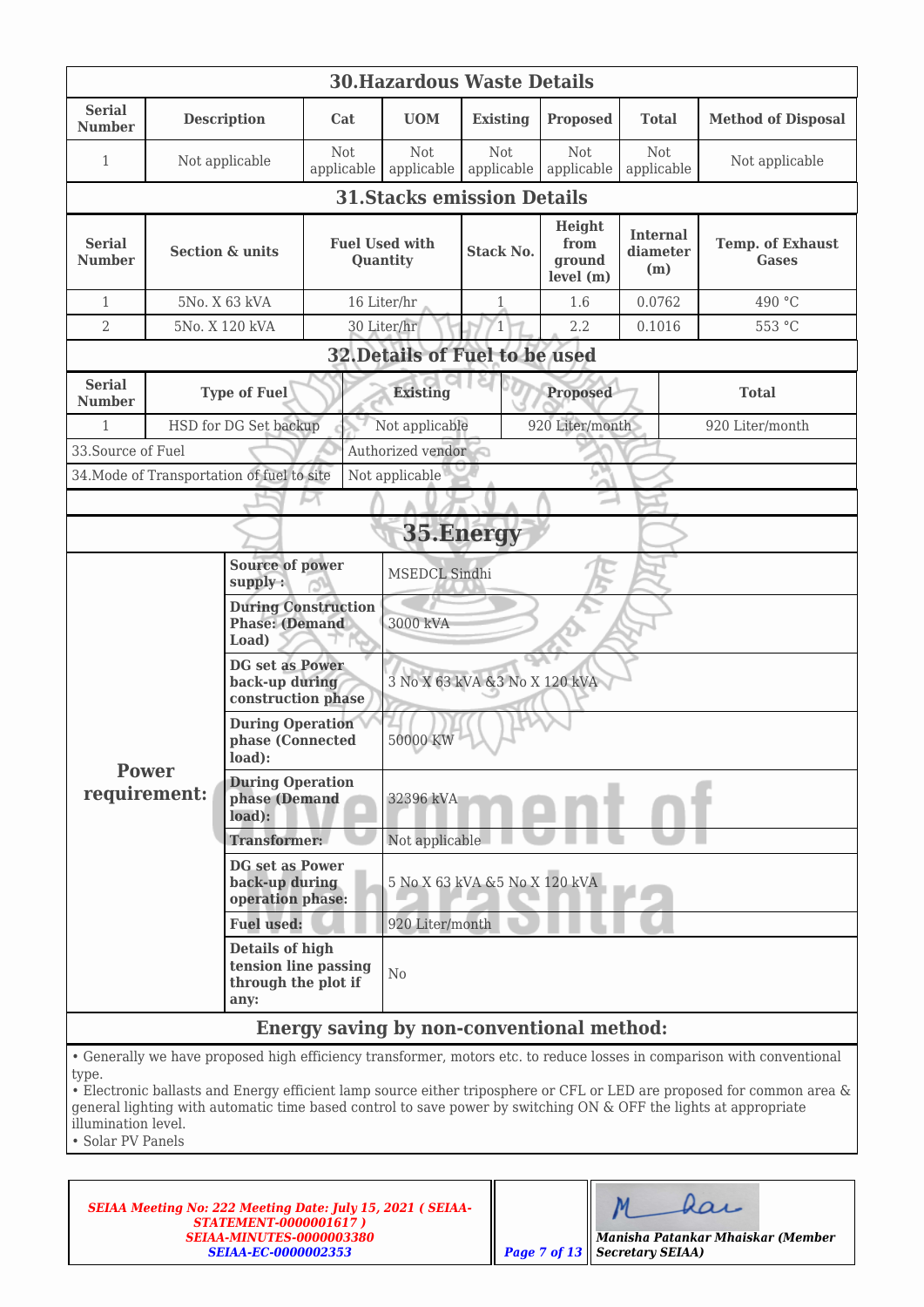|                                | 36. Detail calculations $\& \%$ of saving:                                    |               |                                                                                                            |                             |                                                               |  |  |  |  |  |
|--------------------------------|-------------------------------------------------------------------------------|---------------|------------------------------------------------------------------------------------------------------------|-----------------------------|---------------------------------------------------------------|--|--|--|--|--|
| <b>Serial</b><br><b>Number</b> |                                                                               |               | <b>Energy Conservation Measures</b>                                                                        |                             | Saving %                                                      |  |  |  |  |  |
| 1                              |                                                                               |               | Use of Solar Street lights                                                                                 |                             | $1\%$                                                         |  |  |  |  |  |
| 2                              |                                                                               |               | Use of Solar Street lights                                                                                 |                             | $1\%$                                                         |  |  |  |  |  |
|                                |                                                                               |               | 37. Details of pollution control Systems                                                                   |                             |                                                               |  |  |  |  |  |
| <b>Source</b>                  |                                                                               |               | <b>Existing pollution control system</b>                                                                   |                             | Proposed to be installed                                      |  |  |  |  |  |
| Sewage                         |                                                                               |               | Not applicable                                                                                             |                             | <b>STP</b>                                                    |  |  |  |  |  |
| Solid<br>waste                 |                                                                               |               | Not applicable                                                                                             |                             | <b>OWC</b>                                                    |  |  |  |  |  |
|                                | <b>Budgetary allocation</b><br>(Capital cost and                              | Capital cost: | 50 Lacs                                                                                                    |                             |                                                               |  |  |  |  |  |
|                                | O&M cost):                                                                    | O & M cost:   | 5 Lacs/Year                                                                                                |                             |                                                               |  |  |  |  |  |
|                                |                                                                               |               |                                                                                                            |                             | <b>38. Environmental Management plan Budgetary Allocation</b> |  |  |  |  |  |
|                                |                                                                               |               | a) Construction phase (with Break-up):                                                                     |                             |                                                               |  |  |  |  |  |
| <b>Serial</b><br><b>Number</b> | <b>Attributes</b>                                                             |               | <b>Parameter</b>                                                                                           |                             | <b>Total Cost per annum (Rs. In Lacs)</b>                     |  |  |  |  |  |
| 1                              | Air environment                                                               |               | Water for dust<br>suppression                                                                              |                             | 5.0                                                           |  |  |  |  |  |
| 2                              | Site sanitation,<br>disinfection & safety                                     |               | Mobile toilets,<br>fumigation, Personal<br>protective equipments                                           | 3.0                         |                                                               |  |  |  |  |  |
| 3                              | Environment<br>monitoring                                                     |               | Air, noise, water & soil                                                                                   |                             | 3.0                                                           |  |  |  |  |  |
| 4                              | Health                                                                        |               | Health checkup                                                                                             |                             | 4.0                                                           |  |  |  |  |  |
| 5                              | Environment<br>Management Cell                                                |               | Formation of cell                                                                                          |                             | 5.0                                                           |  |  |  |  |  |
|                                |                                                                               |               | b) Operation Phase (with Break-up):                                                                        |                             |                                                               |  |  |  |  |  |
| <b>Serial</b><br><b>Number</b> | Component                                                                     |               | <b>Description</b>                                                                                         | Capital cost Rs. In<br>Lacs | <b>Operational and Maintenance</b><br>cost (Rs. in Lacs/yr)   |  |  |  |  |  |
| $\mathbf{1}$                   | Water                                                                         |               | Rain Water Harvesting                                                                                      | 7.5                         | 2.0                                                           |  |  |  |  |  |
| 2                              | Water                                                                         |               | <b>Sewage Treatment</b><br>Plant                                                                           | 481.50                      | 50.0                                                          |  |  |  |  |  |
| 3                              | Energy                                                                        |               | Solar photo voltaic<br>generation, street<br>lights                                                        | 50                          | 5                                                             |  |  |  |  |  |
| 4                              | Land Environment                                                              |               | Gardening & Tree<br>plantation                                                                             | 175                         | 20                                                            |  |  |  |  |  |
| 5                              | Solid waste                                                                   |               | Organic Waste<br>Composter                                                                                 | 15                          | 3                                                             |  |  |  |  |  |
| 6                              | Environmental<br>Monitoring                                                   |               | Ambient Air quality,<br>Noise Level, Exhaust<br>from DG Set, Drinking<br>Water, Sewage from<br>STP, Manure | NA                          | 10.0                                                          |  |  |  |  |  |
|                                | 39. Storage of chemicals (inflamable/explosive/hazardous/toxic<br>substances) |               |                                                                                                            |                             |                                                               |  |  |  |  |  |

*SEIAA Meeting No: 222 Meeting Date: July 15, 2021 ( SEIAA-STATEMENT-0000001617 ) SEIAA-MINUTES-0000003380 SEIAA-EC-0000002353 Page 8 of 13*

|  | Maar |  |
|--|------|--|
|  |      |  |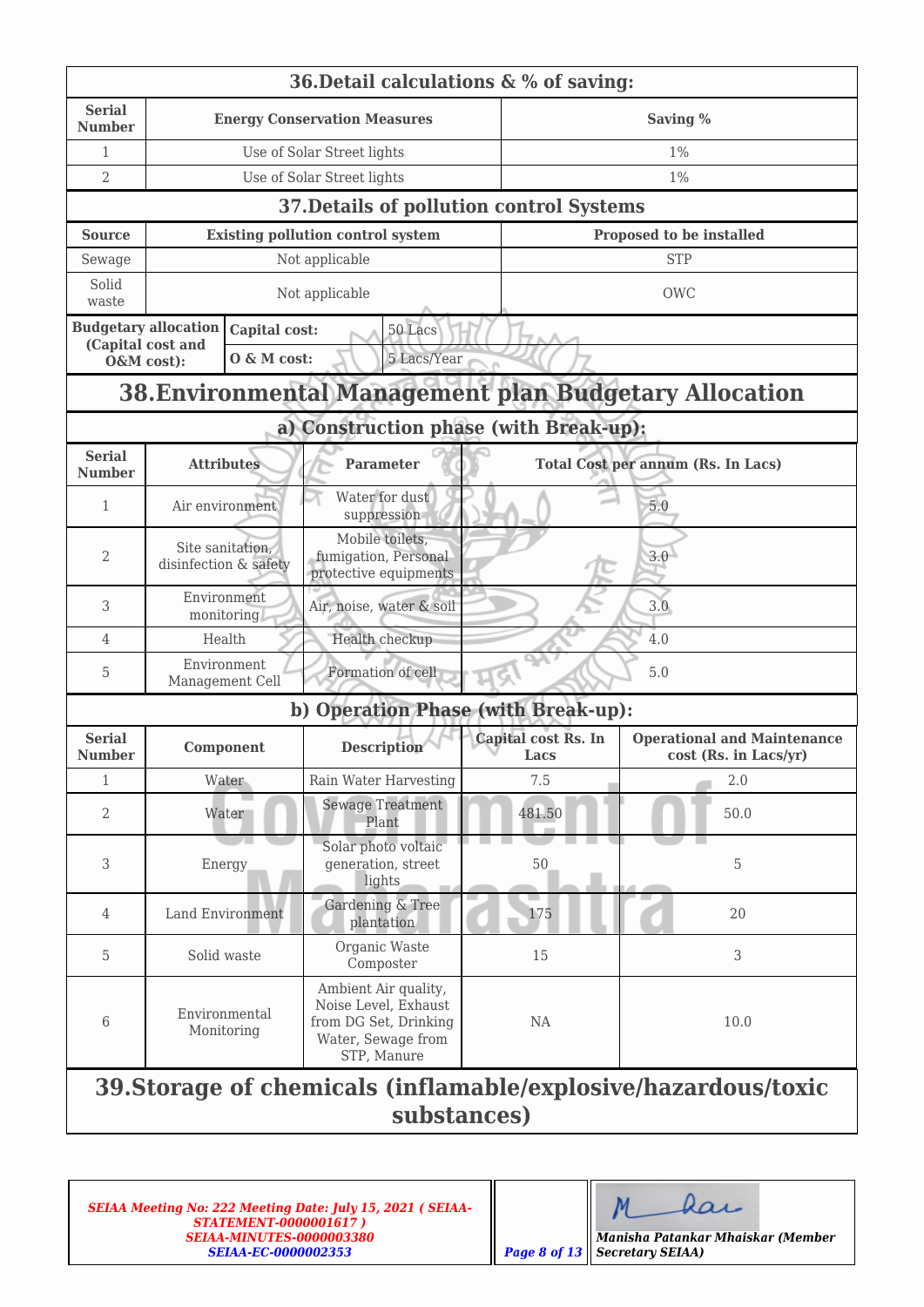| <b>Description</b>               | <b>Status</b>     | Location       | <b>Storage</b><br>Capacity<br>in MT | <b>Maximum</b><br>Quantity<br>of<br><b>Storage</b><br>at any<br>point of<br>time in<br>MT | <b>Consumption</b><br>/ Month in<br>MT | Source of<br><b>Supply</b> | <b>Means</b> of<br>transportation |
|----------------------------------|-------------------|----------------|-------------------------------------|-------------------------------------------------------------------------------------------|----------------------------------------|----------------------------|-----------------------------------|
| Not applicable                   | Not<br>applicable | Not applicable | <b>Not</b><br>applicable            | Not<br>applicable                                                                         | Not applicable                         | Not<br>applicable          | Not applicable                    |
| <b>40. Any Other Information</b> |                   |                |                                     |                                                                                           |                                        |                            |                                   |
| No Information Available         |                   |                |                                     |                                                                                           |                                        |                            |                                   |



*SEIAA Meeting No: 222 Meeting Date: July 15, 2021 ( SEIAA-STATEMENT-0000001617 ) SEIAA-MINUTES-0000003380 SEIAA-EC-0000002353 Page 9 of 13*

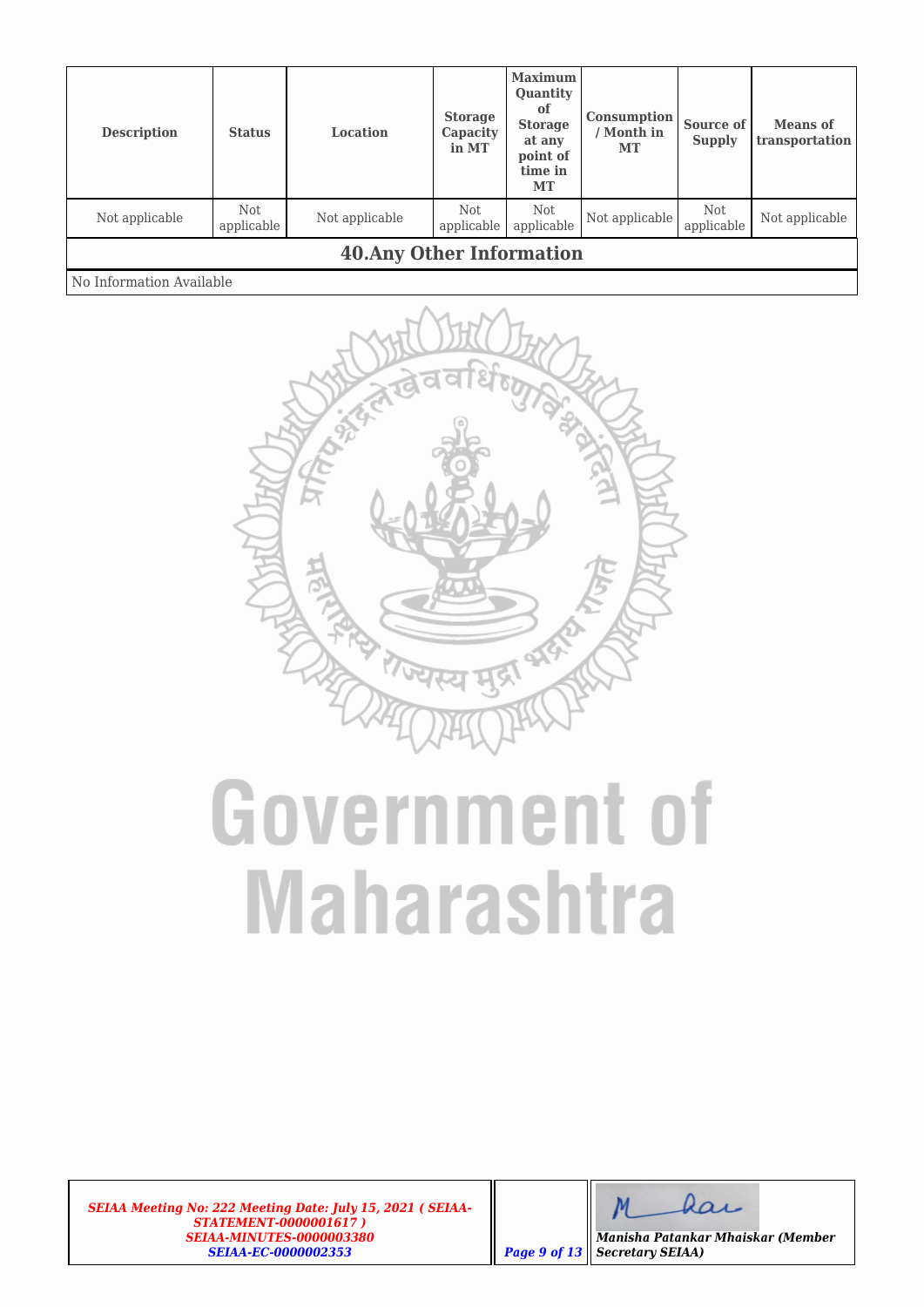| <b>CRZ/ RRZ clearance</b><br>obtain, if any:                                                                                               | NA                                           |
|--------------------------------------------------------------------------------------------------------------------------------------------|----------------------------------------------|
| <b>Distance from</b><br><b>Protected Areas /</b><br><b>Critically Polluted</b><br>areas / Eco-sensitive<br>areas/inter-State<br>boundaries | NA.                                          |
| Category as per<br>schedule of EIA<br><b>Notification sheet</b>                                                                            | 8(b) Townships and Area Development projects |
| <b>Court cases pending</b><br>if any                                                                                                       | $\rm NA$                                     |
| <b>Other Relevant</b><br><b>Informations</b>                                                                                               | N <sub>o</sub>                               |
| Have you previously<br>submitted<br><b>Application online</b><br>on MOEF Website.                                                          | Wo-                                          |
| Date of online<br>submission                                                                                                               |                                              |

**3. The proposal has been considered by SEIAA in its 222nd meeting & decided to accord environmental clearance to the said project under the provisions of Environment Impact Assessment Notification, 2006 subject to implementation of the following terms and conditions:**

### **Specific Conditions:**

|    | PP to undertake Meyawaki plantation of native and indigenous trees such as Banyan, Peeple, Neem, Jamun<br>and other suitable trees as per the Forest Department, Govt. of Maharashtra circular no<br>SaVaVi-2019/C.R.3/F-11, dated 25th June, 2019. The said plantation to be completed in the first year of<br>operation of Environmental Clearance under expert quidance of Miyawaki experts / arborist. |  |
|----|------------------------------------------------------------------------------------------------------------------------------------------------------------------------------------------------------------------------------------------------------------------------------------------------------------------------------------------------------------------------------------------------------------|--|
| ш  | PP to strictly adhere to all the conditions mentioned in Maharashtra (Urban Areas) Protection and<br>Preservation of Trees Act, 1975 as amended during the validity of Environment Clearance.                                                                                                                                                                                                              |  |
| Ш  | PP to achieve at least 5% of total energy requirement from solar/other renewable sources.                                                                                                                                                                                                                                                                                                                  |  |
| IV | PP Shall comply with Standard EC conditions mentioned in the Office Memorandum issued by MoEF& CC<br>vide F.No.22-34/2018-IA.III dt.04.01.2019.                                                                                                                                                                                                                                                            |  |
|    | SEIAA after deliberation decided to grant Environment Clearance for-FSI-50792.53 m2, Non FSI-7117.48<br>m2, Total BUA- 57910.01 m2 (Plan Approval dated-03.10.2019).                                                                                                                                                                                                                                       |  |

### **General Conditions:**

# **Government of Maharashtra**

*SEIAA Meeting No: 222 Meeting Date: July 15, 2021 ( SEIAA-STATEMENT-0000001617 ) SEIAA-MINUTES-0000003380 SEIAA-EC-0000002353*



*Page 10 of 13 Manisha Patankar Mhaiskar (Member Secretary SEIAA)*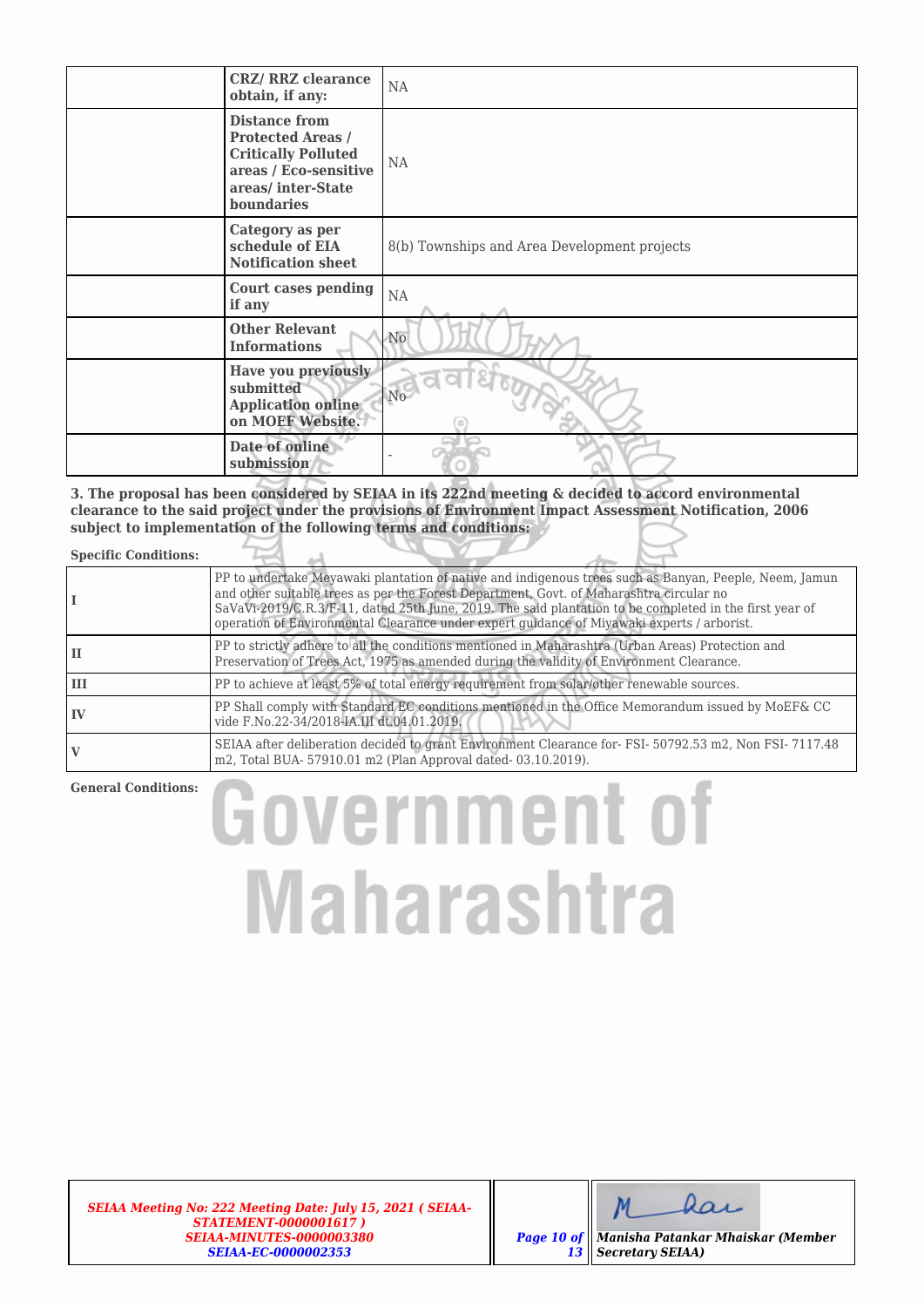a) Construction Phase :- I. The solid waste generated should be properly collected and segregated. Dry/inert solid waste should be disposed of to the approved sites for land filling after recovering recyclable material. II. Disposal of muck, Construction spoils, including bituminous material during construction phase should not create any adverse effect on the neighbouring communities and be disposed taking the necessary precautions for general safety and health aspects of people, only in the approved sites with the approval of competent authority. III. Any hazardous waste generated during construction phase should be disposed off as per applicable rules and norms with necessary approvals of the Maharashtra Pollution Control Board. IV. Adequate drinking water and sanitary facilities should be provided for construction workers at the site. Provision should be made for mobile toilets. The safe disposal of wastewater and solid wastes generated during the construction phase should be ensured. V. Arrangement shall be made that waste water and storm water do not get mixed. VI. Water demand during construction should be reduced by use of pre-mixed concrete, curing agents and other best practices. VII. The ground water level and its quality should be monitored regularly in consultation with Ground Water Authority. VIII. Permission to draw ground water for construction of basement if any shall be obtained from the competent Authority prior to construction/operation of the project. IX. Fixtures for showers, toilet flushing and drinking should be of low flow either by use of aerators or pressure reducing devices or sensor based control. X. The Energy Conservation Building code shall be strictly adhered to. XI. All the topsoil excavated during construction activities should be stored for use in horticulture / landscape development within the project site. XII. Additional soil for levelling of the proposed site shall be generated within the sites (to the extent possible) so that natural drainage system of the area is protected and improved. XIII. Soil and ground water samples will be tested to ascertain that there is no threat to ground water quality by leaching of heavy metals and other toxic contaminants. XIV. PP to strictly adhere to all the conditions mentioned in Maharashtra (Urban Areas) Protection and Preservation of Trees Act, 1975 as amended during the validity of Environment Clearance. XV. The diesel generator sets to be used during construction phase should be low sulphur diesel type and should conform to Environments (Protection) Rules prescribed for air and noise emission standards. XVI. PP to strictly adhere to all the conditions mentioned in Maharashtra (Urban Areas) Protection and Preservation of Trees Act, 1975 as amended during the validity of Environment Clearance. XVII. Vehicles hired for transportation of Raw material shall strictly comply the emission norms prescribed by Ministry of Road Transport & Highways Department. The vehicle shall be adequately covered to avoid spillage/leakages. XVIII. Ambient noise levels should conform to residential standards both during day and night. Incremental pollution loads on the ambient air and noise quality should be closely monitored during construction phase. Adequate measures should be made to reduce ambient air and noise level during construction phase, so as to conform to the stipulated standards by CPCB/MPCB. XIX. Diesel power generating sets proposed as source of backup power for elevators and common area illumination during construction phase should be of enclosed type and conform to rules made under the Environment (Protection) Act, 1986. The height of stack of DG sets should be equal to the height needed for the combined capacity of all proposed DG sets. Use low sulphur diesel is preferred. The location of the DG sets may be decided with in consultation with Maharashtra Pollution Control Board. XX. Regular supervision of the above and other measures for monitoring should be in place all through the construction phase, so as to avoid disturbance to the surroundings by a separate environment cell /designated person.

### Government of **Maharashtra**

*SEIAA Meeting No: 222 Meeting Date: July 15, 2021 ( SEIAA-STATEMENT-0000001617 ) SEIAA-MINUTES-0000003380 SEIAA-EC-0000002353*

**I**



*Page 11 of 13 Manisha Patankar Mhaiskar (Member Secretary SEIAA)*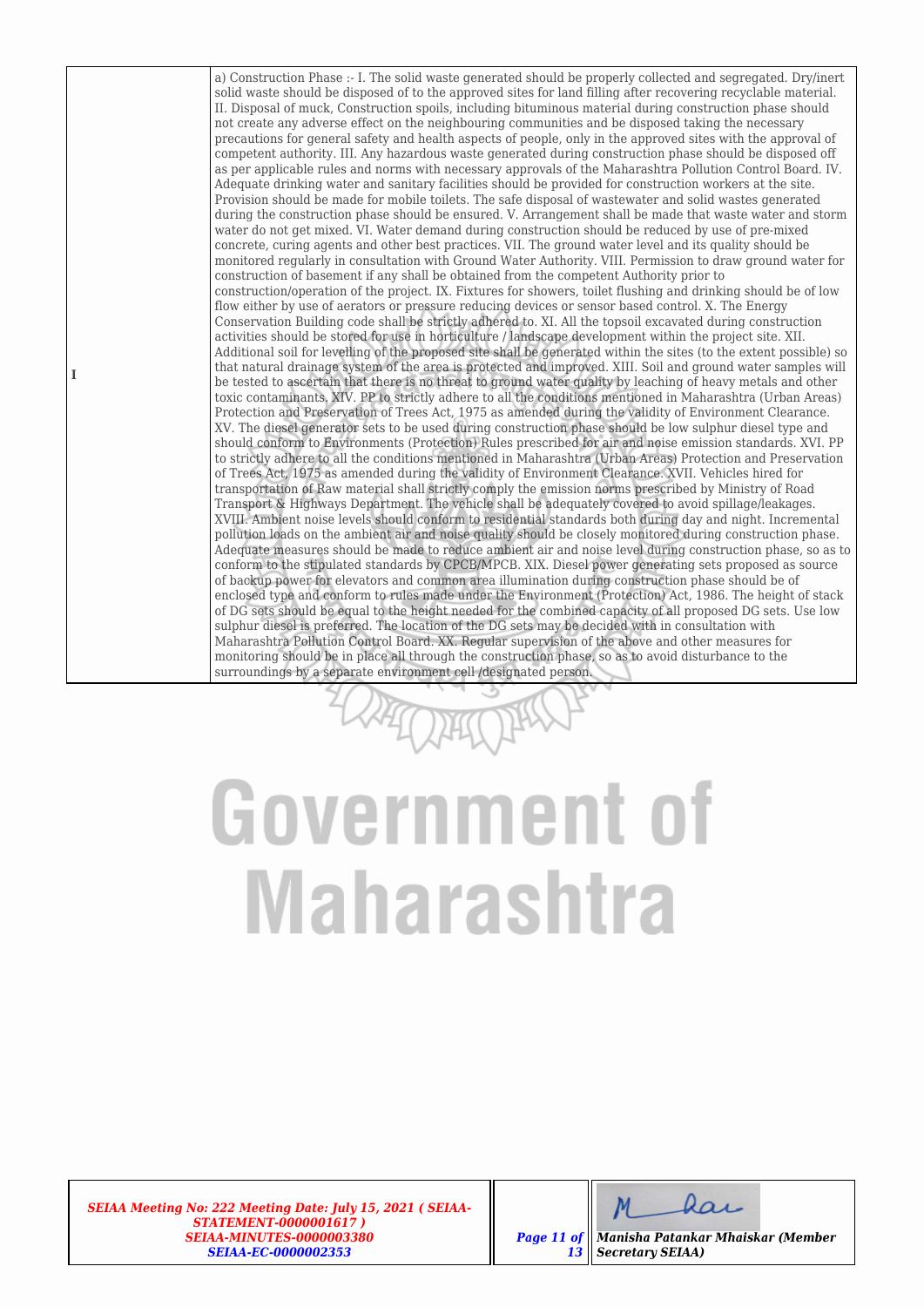| $\mathbf{I}$ | Operation phase:- I. a) The solid waste generated should be properly collected and segregated. b) Wet waste<br>should be treated by Organic Waste Converter and treated waste (manure) should be utilized in the existing<br>premises for gardening. And, no wet garbage will be disposed outside the premises. c) Dry/inert solid waste<br>should be disposed of to the approved sites for land filling after recovering recyclable material. II. E-waste<br>shall be disposed through Authorized vendor as per E-waste (Management and Handling) Rules, 2016. III. a)<br>The installation of the Sewage Treatment Plant (STP) should be certified by an independent expert and a<br>report in this regard should be submitted to the MPCB and Environment department before the project is<br>commissioned for operation. Treated effluent emanating from STP shall be recycled/ reused to the maximum<br>extent possible. Treatment of 100% grey water by decentralized treatment should be done. Necessary<br>measures should be made to mitigate the odour problem from STP. b) PP to give100 % treatment to sewage<br>/Liquid waste and explore the possibility to recycle at least 50 % of water, Local authority should ensure this.<br>IV. Project proponent shall ensure completion of STP, MSW disposal facility, green belt development prior to<br>occupation of the buildings. As agreed during the SEIAA meeting, PP to explore possibility of utilizing excess<br>treated water in the adjacent area for gardening before discharging it into sewer line No physical occupation<br>or allotment will be given unless all above said environmental infrastructure is installed and made functional<br>including water requirement. V. The Occupancy Certificate shall be issued by the Local Planning Authority to<br>the project only after ensuring sustained availability of drinking water, connectivity of sewer line to the<br>project site and proper disposal of treated water as per environmental norms. VI. Traffic congestion near the<br>entry and exit points from the roads adjoining the proposed project site must be avoided. Parking should be<br>fully internalized and no public space should be utilized. VII. PP to provide adequate electric charging points<br>for electric vehicles (EVs). VIII. Green Belt Development shall be carried out considering CPCB guidelines<br>including selection of plant species and in consultation with the local DFO/ Agriculture Dept. IX. A separate<br>environment management cell with qualified staff shall be set up for implementation of the stipulated<br>environmental safeguards. X. Separate funds shall be allocated for implementation of environmental<br>protection measures/EMP along with item-wise breaks-up. These cost shall be included as part of the project<br>cost. The funds earmarked for the environment protection measures shall not be diverted for other purposes.<br>XI. The project management shall advertise at least in two local newspapers widely circulated in the region<br>around the project, one of which shall be in the Marathi language of the local concerned within seven days of<br>issue of this letter, informing that the project has been accorded environmental clearance and copies of<br>clearance letter are available with the Maharashtra Pollution Control Board and may also be seen at Website<br>at http://parivesh.nic.in XII. Project management should submit half yearly compliance reports in respect of<br>the stipulated prior environment clearance terms and conditions in hard & soft copies to the MPCB & this<br>department, on 1st June & 1st December of each calendar year. XIII. A copy of the clearance letter shall be<br>sent by proponent to the concerned Municipal Corporation and the local NGO, if any, from whom<br>suggestions/representations, if any, were received while processing the proposal. The clearance letter shall<br>also be put on the website of the Company by the proponent. XIV. The proponent shall upload the status of<br>compliance of the stipulated EC conditions, including results of monitored data on their website and shall<br>update the same periodically. It shall simultaneously be sent to the Regional Office of MoEF, the respective<br>Zonal Office of CPCB and the SPCB. The criteria pollutant levels namely; SPM, RSPM. SO2, NOx (ambient<br>levels as well as stack emissions) or critical sector parameters, indicated for the project shall be monitored<br>and displayed at a convenient location near the main gate of the company in the public domain. |
|--------------|--------------------------------------------------------------------------------------------------------------------------------------------------------------------------------------------------------------------------------------------------------------------------------------------------------------------------------------------------------------------------------------------------------------------------------------------------------------------------------------------------------------------------------------------------------------------------------------------------------------------------------------------------------------------------------------------------------------------------------------------------------------------------------------------------------------------------------------------------------------------------------------------------------------------------------------------------------------------------------------------------------------------------------------------------------------------------------------------------------------------------------------------------------------------------------------------------------------------------------------------------------------------------------------------------------------------------------------------------------------------------------------------------------------------------------------------------------------------------------------------------------------------------------------------------------------------------------------------------------------------------------------------------------------------------------------------------------------------------------------------------------------------------------------------------------------------------------------------------------------------------------------------------------------------------------------------------------------------------------------------------------------------------------------------------------------------------------------------------------------------------------------------------------------------------------------------------------------------------------------------------------------------------------------------------------------------------------------------------------------------------------------------------------------------------------------------------------------------------------------------------------------------------------------------------------------------------------------------------------------------------------------------------------------------------------------------------------------------------------------------------------------------------------------------------------------------------------------------------------------------------------------------------------------------------------------------------------------------------------------------------------------------------------------------------------------------------------------------------------------------------------------------------------------------------------------------------------------------------------------------------------------------------------------------------------------------------------------------------------------------------------------------------------------------------------------------------------------------------------------------------------------------------------------------------------------------------------------------------------------------------------------------------------------------------------------------------------------------------------------------------------------------------------------------------------------------------------------------------------------------------------------------------------------------------------------------------------------------------------------------------------------------------------------------------------------------------------------------------------------------------------------------------------------------------------------------------------------------------------------------------------------------------------------------------------------------------------------------------------------------------------------------------------------------------------------------------------------------------------------------------------------------------------------------------------------------------------------------------------------------------------------------------------------------------------|
| III          | General EC Conditions:- I. PP has to strictly abide by the conditions stipulated by SEAC& SEIAA. II. If<br>applicable Consent for Establishment" shall be obtained from Maharashtra Pollution Control Board under Air<br>and Water Act and a copy shall be submitted to the Environment department before start of any construction<br>work at the site. III. Under the provisions of Environment (Protection) Act, 1986, legal action shall be<br>initiated against the project proponent if it was found that construction of the project has been started<br>without obtaining environmental clearance. IV. The project proponent shall also submit six monthly reports<br>on the status of compliance of the stipulated EC conditions including results of monitored data (both in hard<br>copies as well as by e-mail) to the respective Regional Office of MoEF, the respective Zonal Office of CPCB<br>and the SPCB. V. The environmental statement for each financial year ending 31st March in Form-V as is<br>mandated to be submitted by the project proponent to the concerned State Pollution Control Board as<br>prescribed under the Environment (Protection) Rules, 1986, as amended subsequently, shall also be put on<br>the website of the company along with the status of compliance of EC conditions and shall also be sent to the<br>respective Regional Offices of MoEF by e-mail. VI. No further Expansion or modifications, other than<br>mentioned in the EIA Notification, 2006 and its amendments, shall be carried out without prior approval of<br>the SEIAA. In case of deviations or alterations in the project proposal from those submitted to SEIAA for<br>clearance, a fresh reference shall be made to the SEIAA. as applicable to assess the adequacy of conditions<br>imposed and to add additional environmental protection measures required, if any. VII. This environmental<br>clearance is issued subject to obtaining NOC from Forestry & Wild life angle including clearance from the<br>standing committee of the National Board for Wild life as if applicable & this environment clearance does not<br>necessarily implies that Forestry & Wild life clearance granted to the project which will be considered<br>separately on merit.                                                                                                                                                                                                                                                                                                                                                                                                                                                                                                                                                                                                                                                                                                                                                                                                                                                                                                                                                                                                                                                                                                                                                                                                                                                                                                                                                                                                                                                                                                                                                                                                                                                                                                                                                                                                                                                                                                                                                                                                                                                                                                                                                                                                                                                                                                                                                                                       |

*SEIAA Meeting No: 222 Meeting Date: July 15, 2021 ( SEIAA-STATEMENT-0000001617 ) SEIAA-MINUTES-0000003380 SEIAA-EC-0000002353*

dar  $M$ 

*Page 12 of 13 Manisha Patankar Mhaiskar (Member Secretary SEIAA)*